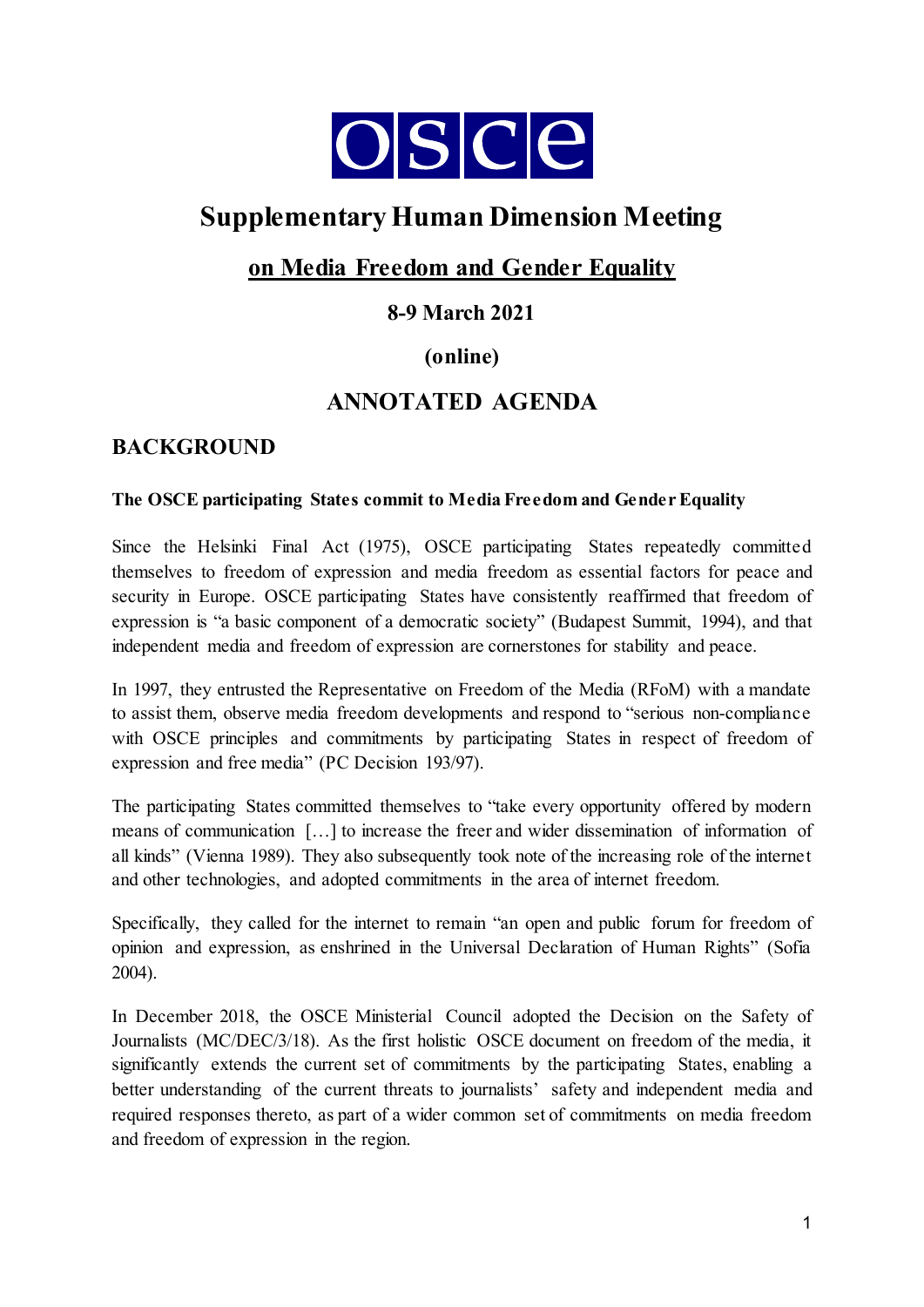The OSCE participating States repeatedly reaffirmed that freedom of expression is a "fundamental" and "internationally recognized" human right, as well as "a basic component of a democratic society". Over the last decades, the OSCE participating States continuously expressed commitment to safeguard freedom of information and freedom of the media, and underlined that pluralistic and independent media are indispensable for open, equal and accountable societies (Budapest Summit, 1994). At the same time, OSCE participating States declared that the "full and equal exercise by women of their human rights is essential to achieve a more peaceful, prosperous and democratic OSCE region" (Istanbul Summit, 1999).

The 2004 the OSCE Action Plan for the Promotion of Gender Equality (MC.DEC/14/04) recognizes that equal rights of women and men and the protection of their human rights are essential to peace, sustainable democracy, economic development and therefore to security and stability in the OSCE region. It tasks OSCE executive structures to apply effective gendermainstreaming, with the goal of achieving gender equality, in all programmes, projects and activities. The Action Plan also specifically tasks the RFoM to be alert to allegations of serious intolerance towards women and incitement to gender discrimination in or by the media in participating States in accordance with Chapter 6 of the mandate of the RFoM.

Full enjoyment of human rights is a prerequisite for the enjoyment of equal opportunities and media freedom and gender equality can advance and mutually reinforce one another. Both media pluralism and diversity in media content have a strong gender dimension. The 2004 OSCE Action Plan underlines the need to encourage increased participation of women in the media as well as the need to be alert to instances of intolerance and gender discrimination. OSCE participating States also recognized "the strong influence [the media] can have in countering or exacerbating misperceptions, prejudices". Harmful stereotypes, a lack of media coverage of gender equality issues and weak representation of women in decision-making positions can undermine the ability of women to enjoy the right to freedom of expression. At the same time, the media can play a transformative role in demands for accountability and by implementing gender-sensitive reporting.

Further, as a regional arrangement under Chapter VIII of the Charter of the United Nations, the OSCE plays a key role for early warning, conflict prevention, crisis management and postconflict rehabilitation. In this context, the OSCE is also committed to promoting and supporting the implementation in the region of the United Nations Security Council Resolution (UNSCR) on women, peace and security (S/RES/1325) , including to explore the need of meaningful participation of women and the essential role of women in securing and maintaining peace. Important commitment in this regard is for example the 2004 OSCE Action Plan for the Promotion of Gender Equality (MC.DEC 14/04), and MC.DEC 14/05 on Women in Conflict Prevention, Crisis Management and Post-Conflict Rehabilitation.

#### **The role of the media for gender equality in the OSCE region**

Personal and public communication today increasingly take place online and/or via digital tools. The international community recognized that the protection of freedom of expression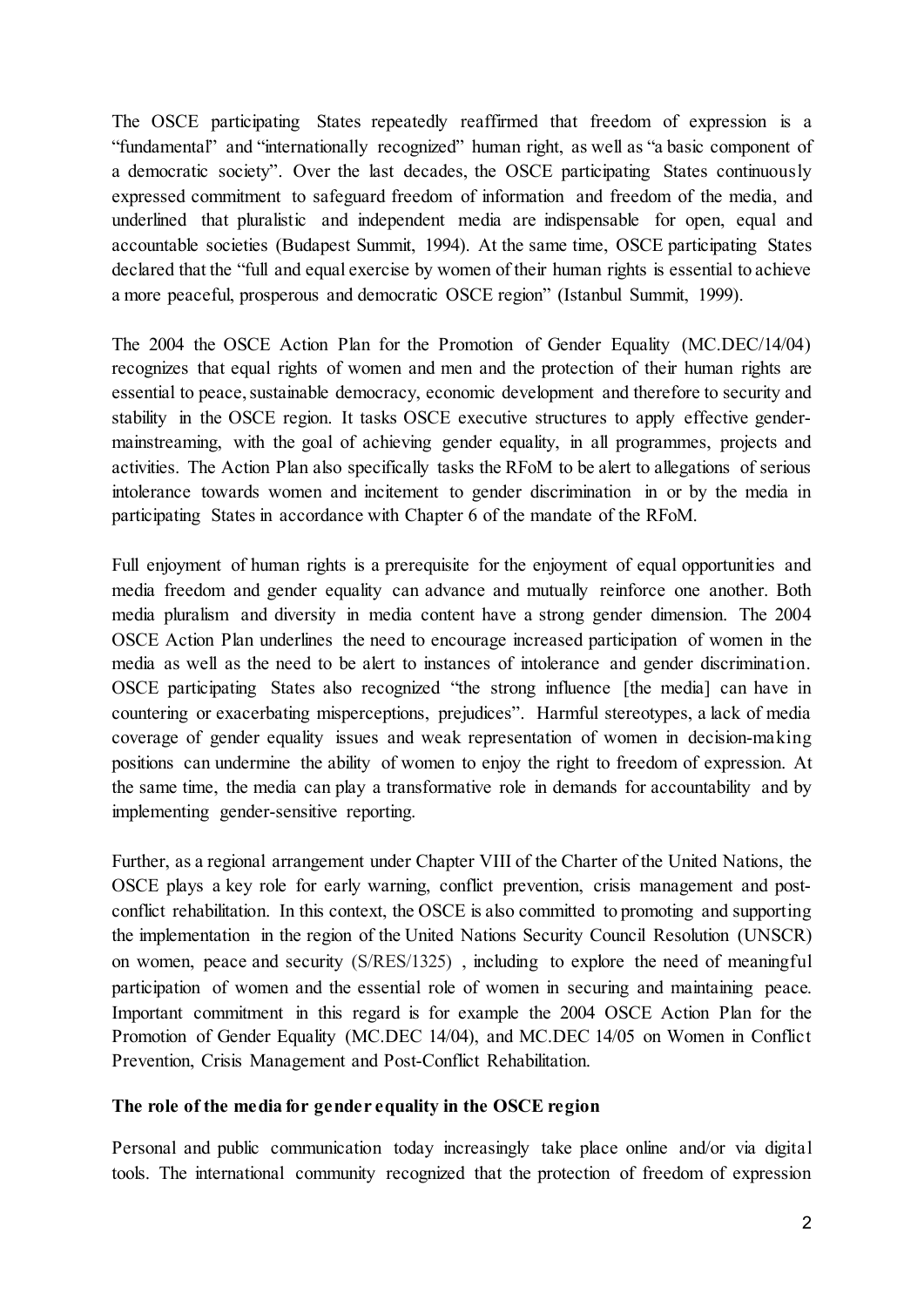includes all forms of electronic and internet-based modes of expression. Any limitations on forms of communication or expression disseminated over the internet must be justified according to the same criteria as non-electronic or offline communications. Therefore, the exercise of freedom of expression requires a digital infrastructure that is universal and inclusive, providing a free, accessible and open space for all. The MC Decision No. 4/18 calls on participating States to take measures, in consultation with companies that work on information and communication technologies (ICT), to address specific forms of violence faced by women and girls through digital technologies. It also highlights the need for specific measures to prevent violence against women engaged in professional activities with public exposure. It also recognizes the chilling effect it has on young women interested to enter these areas of work. Freedom of expression and a pluralistic media landscape can only be achieved through diverse voices - including the ones of women and female journalists. In this context, the MC Decision No. 3/18 specifically calls on participating States to condemn publicly and unequivocally attacks on women journalists in relation to their work, such as sexual harassment, abuse, intimidation, threats and violence, including through digital technologies. It also highlights the concerns by the distinct risks faced by women journalists in relation to their work, including through digital technologies, and underlining the importance to ensure their greatest possible safety and that the experiences and concerns of women journalists are effectively addressed.

However, a substantial divide persists between women and men in internet access and their possibility to use digital technologies to exercise their right to freedom of expression and information. The magnitude of the gender digital divide became even more evident during the COVID-19 pandemic. Further, among the varied experiences from media during the COVID-19 crisis is how essential journalists are for conveying information in a fast and far-reaching manner, and how important it is for policy-makers to provide accurate and trusted information to media.

Media is a key actor in society and as such, media can also significantly contribute to either reinforcing or challenging gender inequality or gender bias. Media is a platform and tool for discourse with influence on policies and social practices, especially at the time of conflict when fear and deprivation make people more uncritically receptive to ideologies and new norms.

Journalists, sources and media workers are contributing to a societal dialogue and mediation of values, not only by providing a platform for peoples' participation in the public space, but also as active drivers of the conversation and reconciliation of ideas, or dialogue, itself. The UNSCR 1325 on women, peace and security (2000) and subsequent resolutions (Women, Peace and Security Agenda) recognizes that men and women experience war and conflict differently due to their gender roles and that women must be involved in all steps of conflict resolution and peace building for peace to be sustainable. It also put conflict-related gender-based violence on the security agenda.

The way media works is thus substantially influencing how the aims for women, peace and security can be realized. Gender and conflict-sensitive journalism can make the voice of marginalized people heard, tell the stories from the conflict that are overseen in formal peace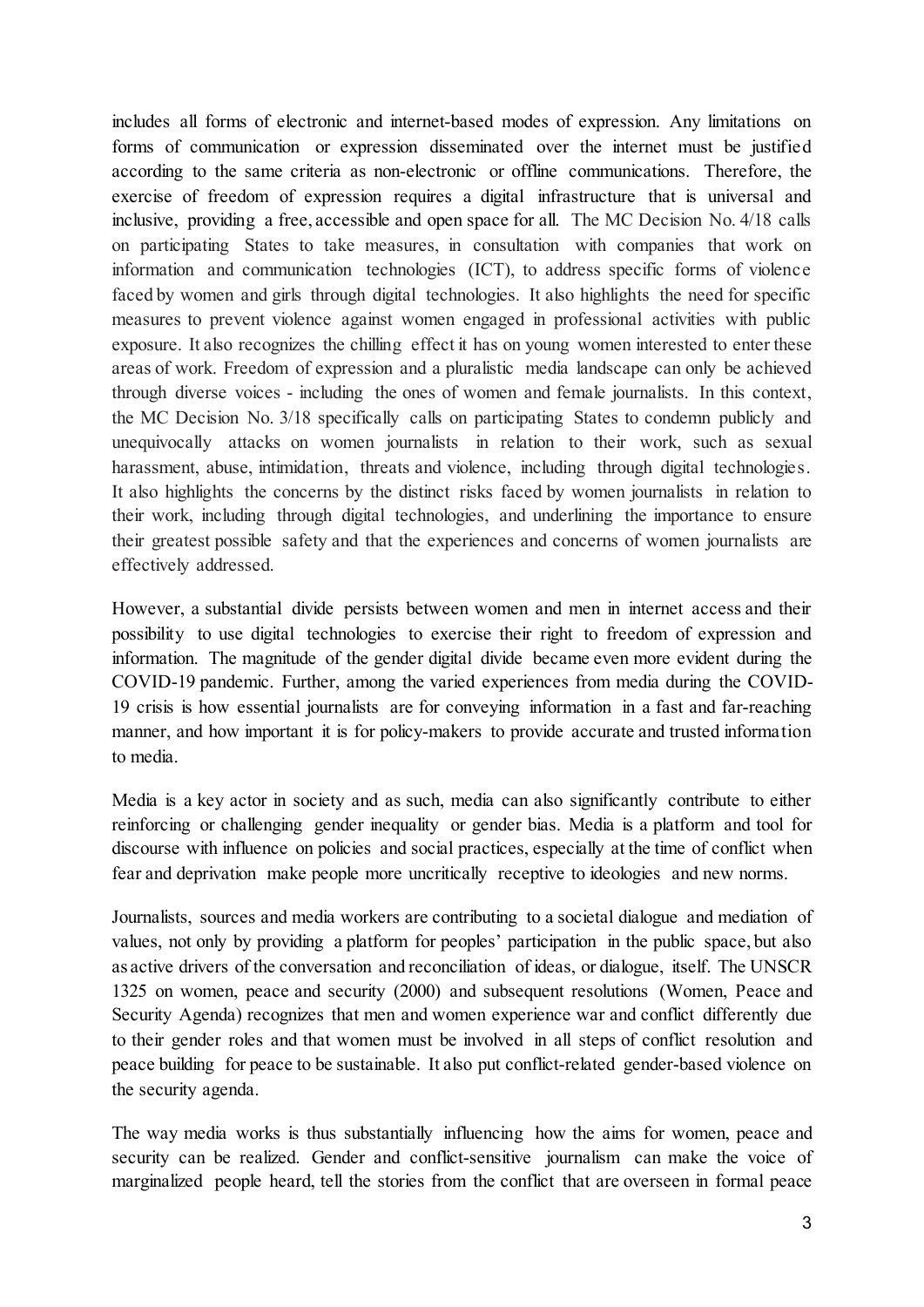negotiation, break the stigmas and taboos surrounding gender-based violence, and challenge the harmful gender stereotypes and culture of violence that fuel conflict.

Women that are active voices in media are subjected to more than three times as much abuse online as men, such as online harassment and attacks, threats of rape and physical violence, obscene images, cyber stalking, devaluation of work, sexist comments, and account impersonation are a daily occurrence on an unprecedented scale thousands of women journalists across the OSCE region are facing. The amount of evidence is daunting. Nearly three-quarters of women journalists say that they have experienced online abuse, harassment, threats and attacks, according to a 2020 survey conducted by the International Center of Journalists and UNESCO. Twenty per cent of the 1,210 women journalists and media workers who participated in the survey reported being targeted with offline abuse and attacks that they believe were connected with online violence they had experienced. The 2020 Annual Report by the Platform to Promote the Protection of Journalism and Safety of Journalists by the Council of Europe described online harassment as endemic. Women journalists are the target of an ever-increasing number of gender-based intimidations and attacks online, including through social media platforms, commentary fields in media outlets, and direct digital communication. A survey conducted by the International Federation of Journalists shows that in 2018 the number of female respondents that confirmed the experience of online abuse was lower than in 2020. Among those, 47 per cent said they did not report the abuse, and when they did, it was mainly to their media management. An alarming 40 per cent responded that they avoided covering certain stories as a result of the abuse.

The safety of women journalists online directly affects the quality of our democracies and the right of society to access a plurality of information. In 2020, the Office of the OSCE Representative on Freedom of the Media published a comprehensive Resource Guide on the safety of female journalists online [\(https://www.osce.org/representative-on-freedom-of](https://www.osce.org/representative-on-freedom-of-media/468861)[media/468861\),](https://www.osce.org/representative-on-freedom-of-media/468861) which responds to the gaps that exist in addressing the safety of women journalists online. Following the work of the Safety of female journalists online project (#SOFJO, see https://www.osce.org/fom/safety-female-journalists-online) by the OSCE Representative on Freedom of the Media, this Resource Guide aims to assist States and provide guidance to all relevant stakeholders, including non-State actors, across the OSCE region in addressing online harassment and abuse against women journalists.

*Against this backdrop, the first Supplementary Human Dimension Meeting 2021 is dedicated to promoting Media Freedom and Gender Equality by providing a platform to discuss measures to improve:*

1) Gender Equality and the right to freedom of expression, including the freedom to seek, receive and impart information and ideas of all kinds through any media;

2) The Role of the Media in the implementation of the Women, Peace and Security Agenda;

3) Safety of Female Journalists Online.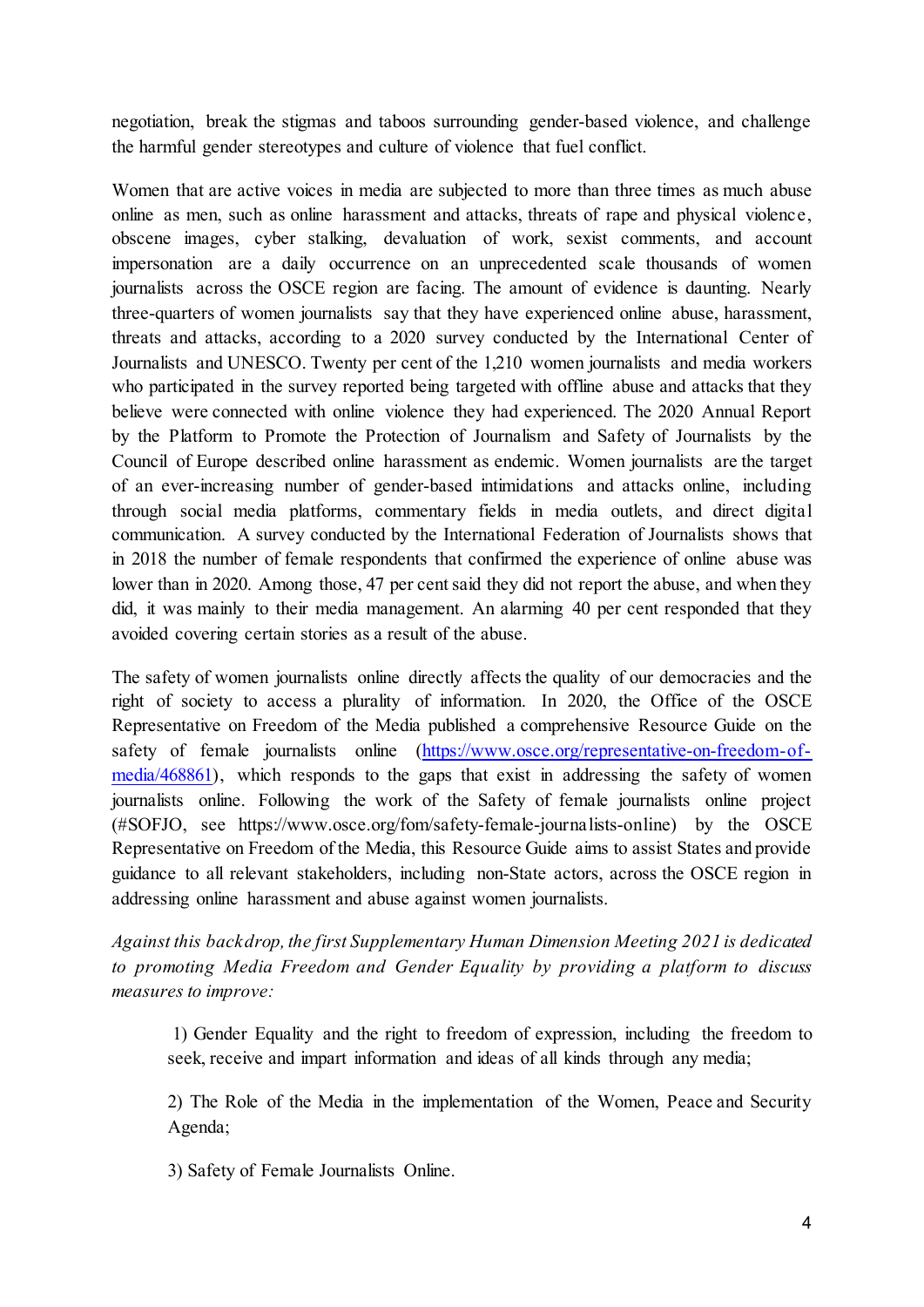#### **Day 1**

#### 15.00 – 16.00 **OPENING SESSION**

*Opening remarks Introductory addresses Technical information*

### 16.00 – 18.00 **SESSION I: Gender Equality and the right to freedom of expression including the freedom to seek, receive and impart information and ideas of all kinds through any media**

Gender equality and freedom of expression are intrinsically interrelated, and democracy thrives when a plurality of voices are heard, both on- and offline. Over the last decades, the role of the internet in seeking, receiving and imparting information and ideas became increasingly important. The international community repeatedly underlined that human rights apply online as well as offline. Despite the internet's accessibility compared to other communication platforms, there remains a considerable gender digital divide. Without equal access to technology and the internet, women are not able to equally participate in public discourse and to exercise their right to seek, receive and impart information and ideas of all kinds. This session will address the impact of the gender digital divide (access and skills) on the possibility to express oneself and to access information, as well as on the overall information landscape. If women lack access to the internet and their perspectives are not included in the creation of digital tools and online content, existing inequalities may be exacerbated. At the same time, the session will address how gender-based online violence leads to self-censorship, silencing and pushing women and other marginalized voices out of online spaces.

Unequal opportunities for women to exercise their right to freedom of expression may also arise from biased technologies, posing additional challenges to both freedom of expression and gender equality. While technological advancement undoubtedly enables a flourishing and enriched information ecosystem, the use of technologies is not gender neutral can reinforce and amplify existing gender inequalities. Without gender-sensitive and human rights-friendly algorithms, AI-based content curation and the choice of data used for machine-learning technologies are likely to spread or reinforce existing inequalities, thus perpetuating discrimination and hindering gender equality. The session discussions could address the impact of a biased development and use of technologies, especially if deployed with little or no transparency and accountability. In order to realize the universality of freedom of expression, a safe, open and enabling internet for everyone without discrimination is vital.

Finally, the session discussions could address how the COVID-19 pandemic affected the above-mentioned aspects.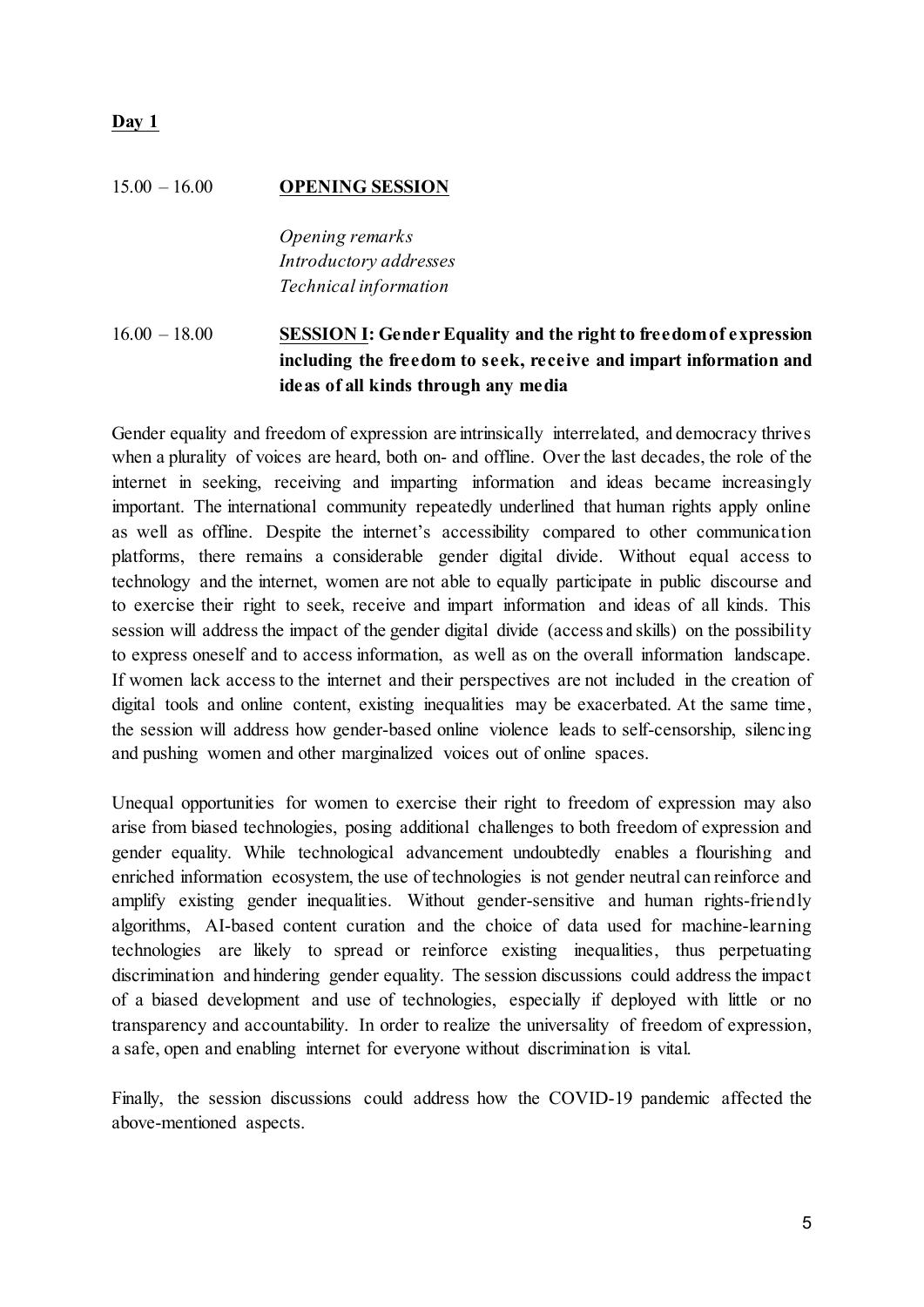#### **Questions for discussion can include:**

- How can States enable a more inclusive information landscape?
- How can States expand initiatives to address the gender digital divide and provide universal and affordable internet access to all?
- What opportunities and good practices exist in the OSCE for enhancing gender equality in and through the media, as well as for digital empowerment, and on how human rights safeguards, including freedom of expression, can enhance women's civic engagement?
- What measures are needed to effectively prevent gender biases being coded into technology and the reinforcement and amplification of gender inequalities through modern technologies as well as on social media platforms?

### **Day 2**

## 10.30 – 12.30 **SESSION II: The Role of the Media in the implementation of the Women, Peace and Security Agenda**

Free and independent media can play a key role in advancing the Women, Peace and Security Agenda, as highlighted by the Global Study on the Implementation of UNSCR 1325 from 2015. For instance, by providing comprehensive narratives on gender equality, gendered representation of men and women in peace and conflict and women's lives in conflict and postconflict settings. Moreover, the media can contribute to raising awareness of the different impact of conflict situations, without representing women and girls solely as victims but rather highlighting stories of the variety of leadership roles women take on in conflict prevention and peacebuilding. Most importantly, the media can hold those in power to account.

Gender and conflict sensitive journalism (GCSJ) recognises that the bias of media towards the views and experiences of men marginalises women from the narrative as relevant agents in conflict and peacebuilding. Global research of media in transitional and conflict countries found that overall women constitute only 13% of persons interviewed or spoken about. GCSJ focuses not only on the causes of conflict and efforts to resolve it, but aims to do this by representing voices from all sides and perspectives, including non-government organisations and people from all parts of civil society. In turn, journalists are able to produce a more comprehensive report, and contribute to democratic discourse with well-informed citizens that can make well thought out decisions – which could possibly bring about an end to the conflict.

In this context, there is significant scope for journalists, under the framework of ethical, gendersensitive and conflict-sensitive journalism to use UNSCR 1325 as a tool in their reporting to try and understand women's role in conflict in a broader context. All UN member states, are encouraged to develop a National Action Plan (NAP) to show how they intend to implement the provisions and uphold the principles of UNSCR 1325. Thus it can be used to hold actors to account and promote women's involvement in peacebuilding as well as pay attention to the issues that particularly affect women and girls.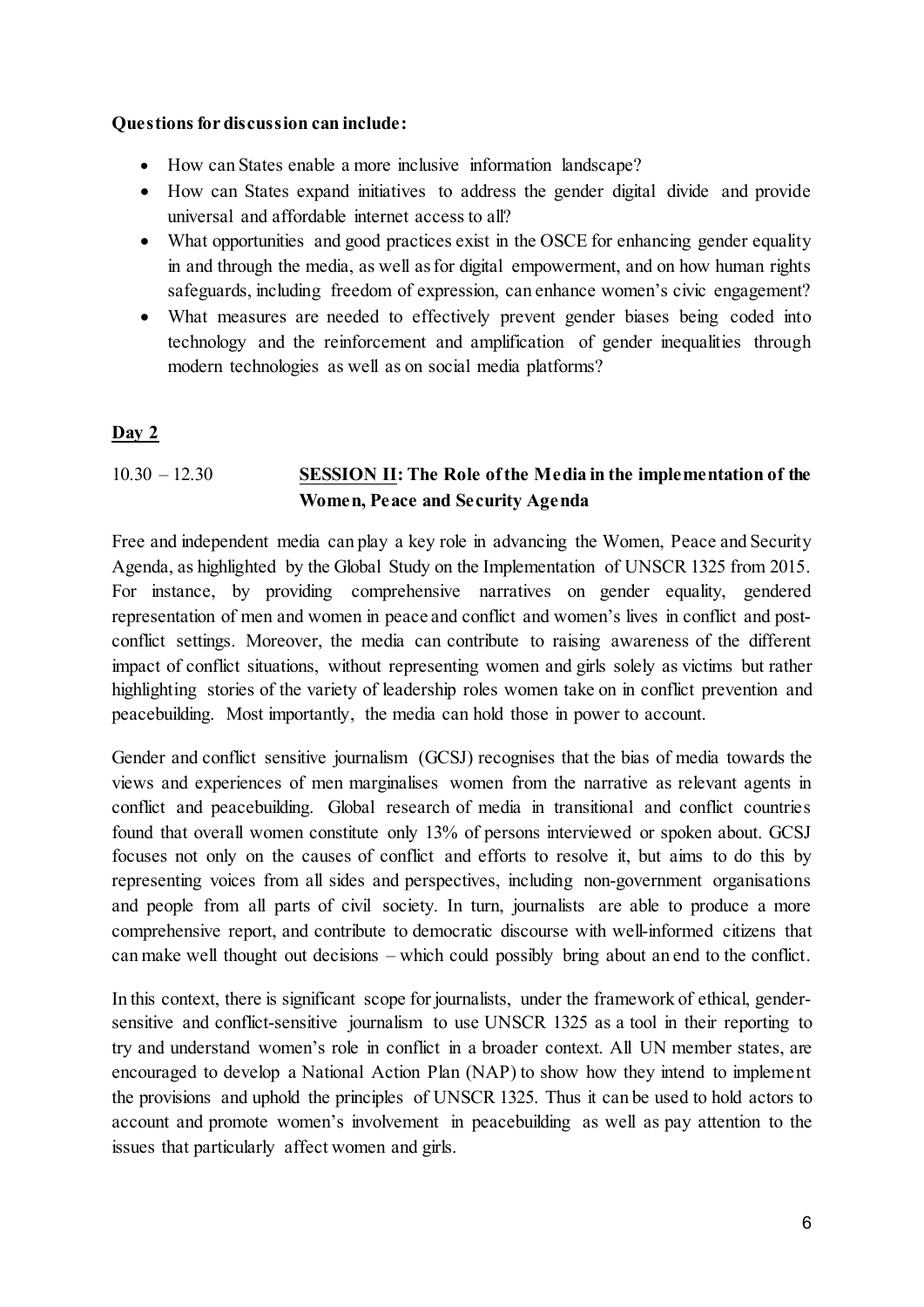#### **Questions for discussion can include:**

- What good practices exist in training on women, peace and security in the OSCE region, in particular regarding inclusion of media?
- What does gender-responsive conflict-sensitive reporting mean in practice?
- How do national and regional action plans on UNSCR 1325 involve media and how is the contributions from media incorporate their role in the implementation?
- How can journalists be actors to further the women, peace and security agenda?

### 14.30 – 16.30 **SESSION III: Safety of Female Journalists Online**

Despite the increased awareness of the threats to safety of women journalists and challenges posed to media freedom overall, and a substantial increase in international commitments to combat online harassment and abuse of women journalists, there is still a gap between these commitments and their implementation in practice. This gap needs to be addressed to effectively improve the digital safety of women journalists and enable media pluralism online.

Online abuse, designed to intimidate or shame the journalist, has a profound mental, physical and emotional impact which can result in self-censorship, anxiety, long-term concerns about professional choice, fear and trauma. Furthermore, as physical attacks are commonly preceded by online abusive activities of various sorts and by various abusers, online violence may spur physical abuse, and/or the need to change daily routines, job location, home addresses, or even leave home countries for protection purposes. Experienced professionals leave the field of work, and young women hesitate to enter into journalism. Threats, abuse, violence and killings following online harassment not only violate women journalists' human rights and pose a clear threat to their safety and well-being, but they also have a profound, negative impact on journalism and reporting through self-censorship and lack of reporting. The public's access to information, diversity of the press, and freedom of expression are curbed and restricted. As a form of violence against women, it constitutes a violation of the human rights of women and negatively impacts society as a whole. Therefore, States should take measures to prevent and combat this form of violence, through legislation, awareness raising and implementation measures.

Women journalists should not be targets of online abuse or be silenced as they abandon online spaces as a consequence of attacks. With their lack of presence, information and unique perspectives also disappear. Enabling women journalists to report, comment, and maintain an online presence must be done by making their voices heard, whilst ensuring their safety online, providing support systems in newsrooms and professional associations, and training target groups in establishing preventive and accountable measures.

In late 2020, the conclusions from the first SOFJO phase were compiled in the form of 40 Proposed Actions directly related to the MC Decision 3/18, in total addressing ten types of Key